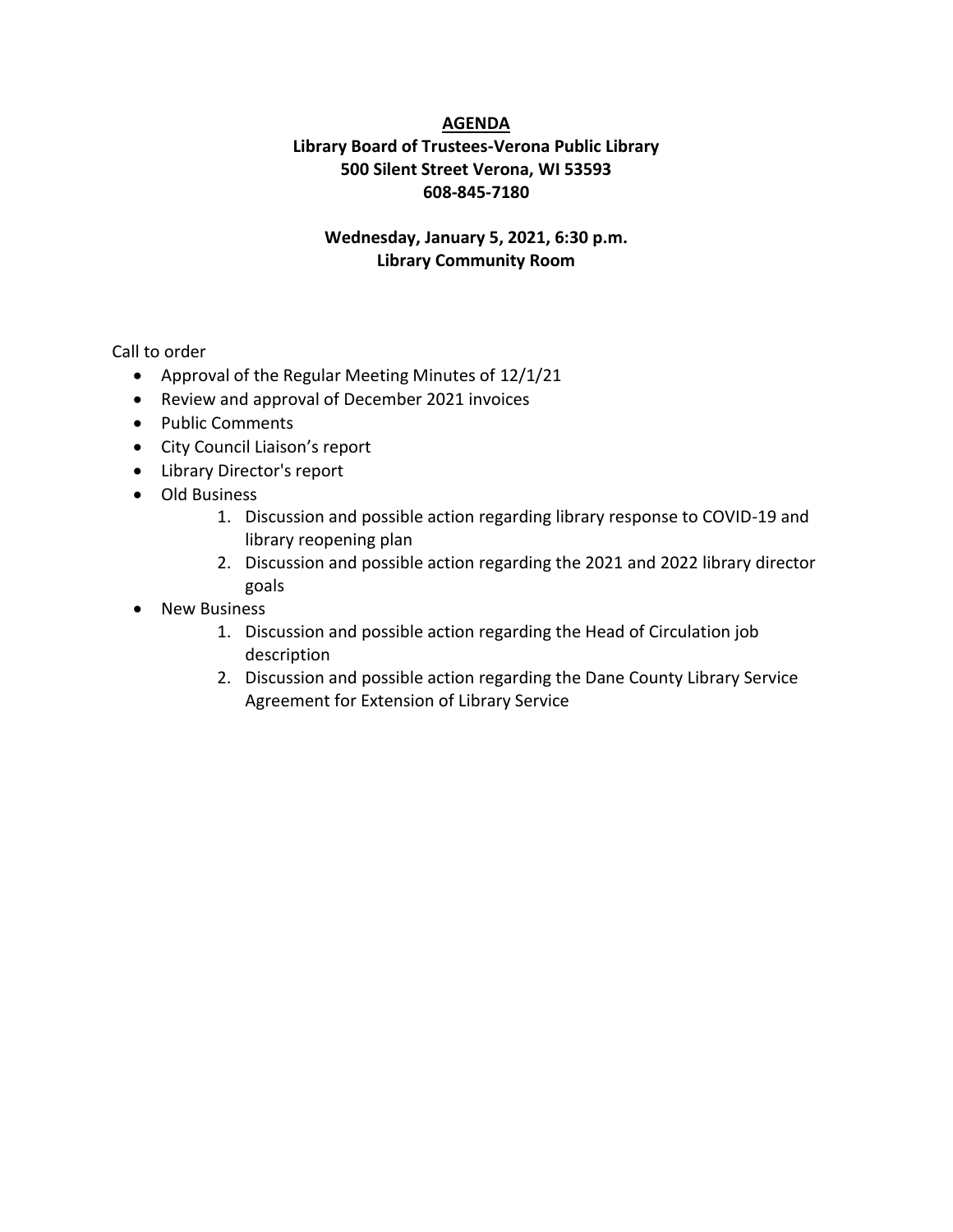## **VPL Board Meeting Minutes**

*Library Board of Trustees-Verona Public Library 500 Silent Street Verona, WI 53593*

## **Wednesday, December 1, 2021, 6:30 p.m. Library Community Room**

Present: Hopp, Conwell, Cronin, Huemmer, Ryan, Safarik, Burkart Guests: Strutz Absent: Sohail

### **Call to order:**

Hopp called the meeting to order at 6:32 p.m.

#### **Approval of Minutes:**

A motion was made by Safarik, seconded by Huemmer to approve the Regular Meeting Minutes of 11/03/2021. Motion carried.

#### **Review and Approval of Invoices:**

A motion was made by Conwell, seconded by Huemmer to approve the November 2021 invoices. Motion carried.

#### **Public Comments:**

None

## **City Council Liaison Report:**

- Cronin reported that the 2022 City budget passed.
- Re-districting maps are pending county approval. Some residents may have a change in polling location.
- Trash and recycling bins will be changed due to the switch from Waste Management to Pellitteri Waste Systems.
- Farmhouse on Sugar Creek property will be preserved and moved to a new location.
- City will hear proposal for use of New Century School as artist/maker space.
- Council meeting once in December on the 13<sup>th</sup>.

#### **Library Director's Report:**

 Bibliotheca customer service issues and costs may lead to a transition to EnvisionWare for self-check machines. As current machines fail, plan is to replace them with EnvisionWare products. Library may discontinue paying priority support annual fee to Bibliotheca and switch to an a la carte service plan to maintain sorter. Board requested additional information on expected life span of sorter and replacement cost. If necessary, city attorney may be asked to draft letter regarding extending service agreement.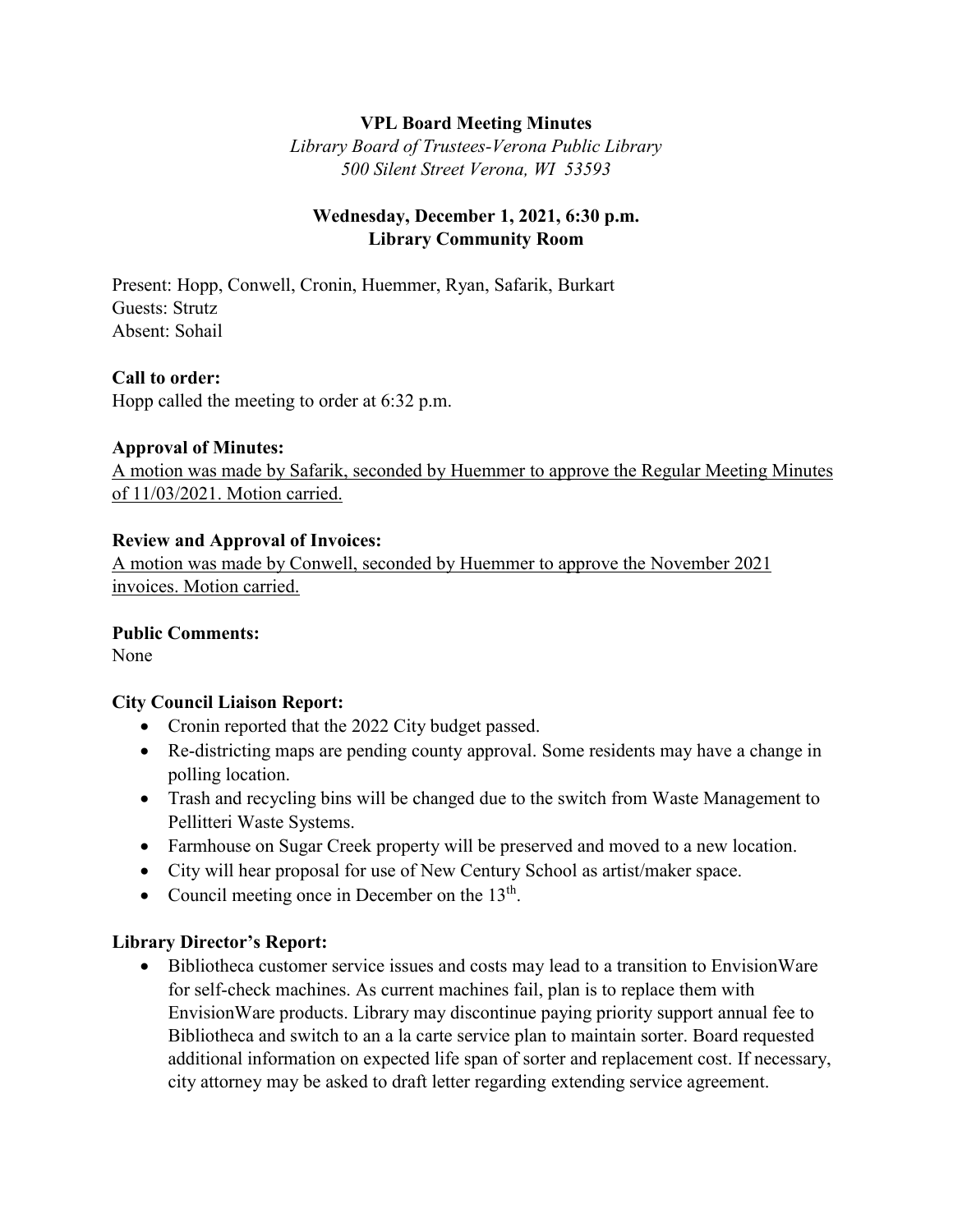• In-person story times have resumed. They are currently being held in the prow before the library is open to the public. Youth Services intends to move story time to the Community Room when regular hours of operation take effect.

# **Old Business:**

# *1. Discussion and possible action regarding library response to COVID-19 and library reopening plan:*

- Effective January 3, 2022, library will return to regular hours of operation, including Sundays, and will discontinue curbside pick-up appointments.
- Some study rooms will be reserved for staff use, others will be made available to library patrons.
- Furniture now stored in Community Room will be returned to public areas, retaining as much distance as possible.
- Library will continue to offer virtual event options, including a weekly virtual story time.

# *1. Discussion regarding the 2022 Library Endowment disbursement and Community Read:*

- *Firekeeper's Daughter* was chosen for the Community Read book. Youth Services staff will select a suitable title for younger readers.
- Endowment disbursement from 2021 will allow the library to pre-order books to give away. Additional copies of the book and related events/exhibits will be funded by the 2022 disbursement. Anticipate distributing 500 or more free copies of the book.

## **New Business:**

- *2. Preliminary discussion regarding the 2022 library director goals:*
	- Library Service fundraising activities include end-of-year giving request letter and Word on the Street 5K. Endowment Fund is managed by Madison Community Foundation. Current balance is more than \$280,000.
	- Library Service task of writing quarterly columns for Verona Press will be shared among library staff.
	- $\bullet$  Facilities re-carpeting project will begin with the center section of the library in 2022.

**Adjournment:** Meeting adjourned at 7:17 p.m.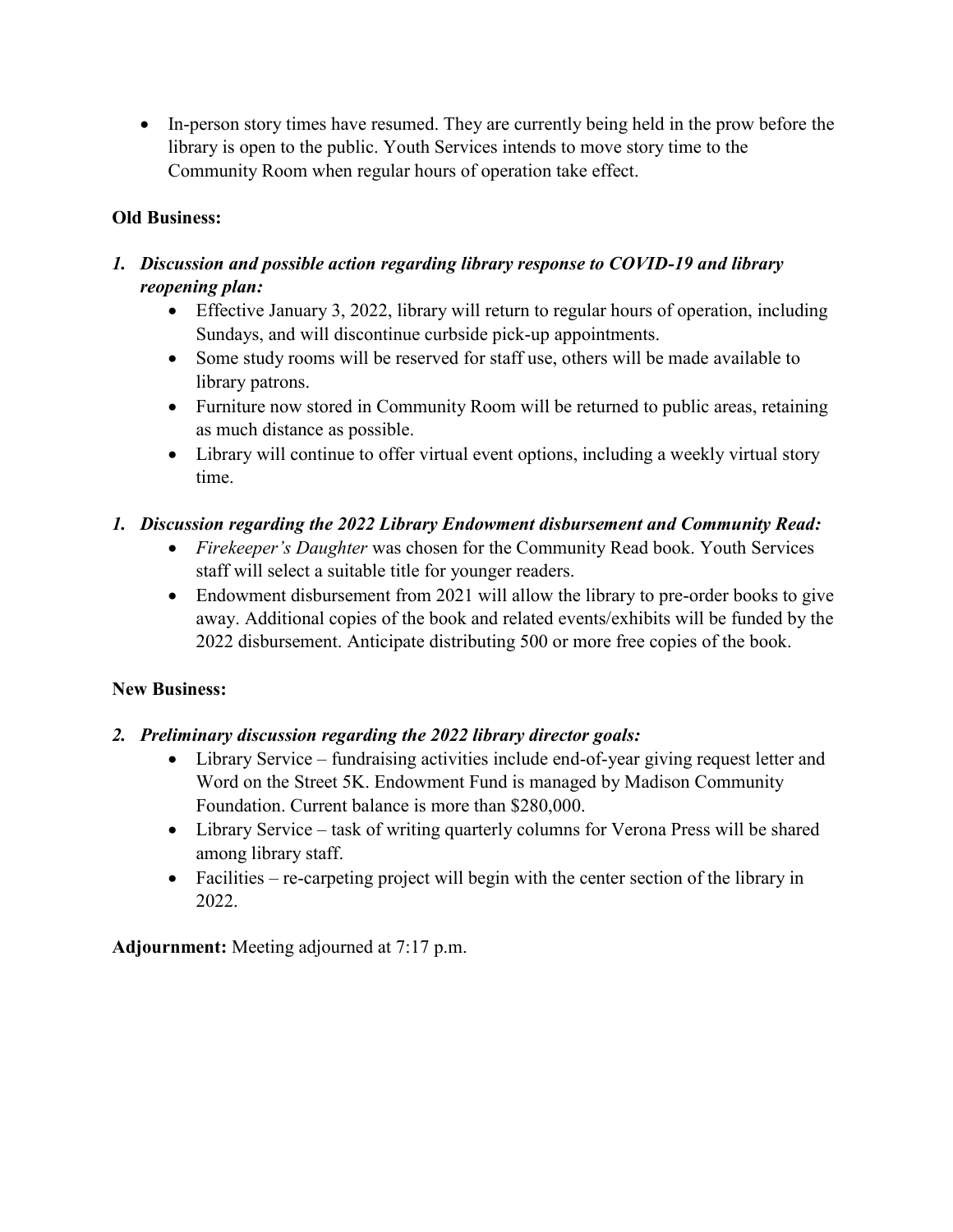## VERONA PUBLIC LIBRARY DIRECTOR'S REPORT December 2021

#### *I. Collection Development*

The library is no longer circulating wifi hotspots.

Number of items added and deleted in November 2021.

| <b>Item Type</b>   | <b>Added</b> | <b>Deleted</b> |
|--------------------|--------------|----------------|
| <b>Books</b>       | 789          | 770            |
| Audio              | 49           | 3              |
| Software           | 5            | 1              |
| Video/DVD          | 70           | 10             |
| Other (kits, etc.) | 5            | 4              |
| <b>Magazines</b>   | 154          | $\overline{2}$ |
| <b>TOTAL</b>       | 1072         | 790            |
| YTD                | 12225        | 10887          |

#### *II. Circulation*

November 2021 Statistics

| 26,160 |
|--------|
| 43,504 |
| $+54%$ |
| 33,013 |
| 64     |
| 12,679 |
|        |

The library will end curbside pick-up service on December 29 as we return to our full hours on January 3.

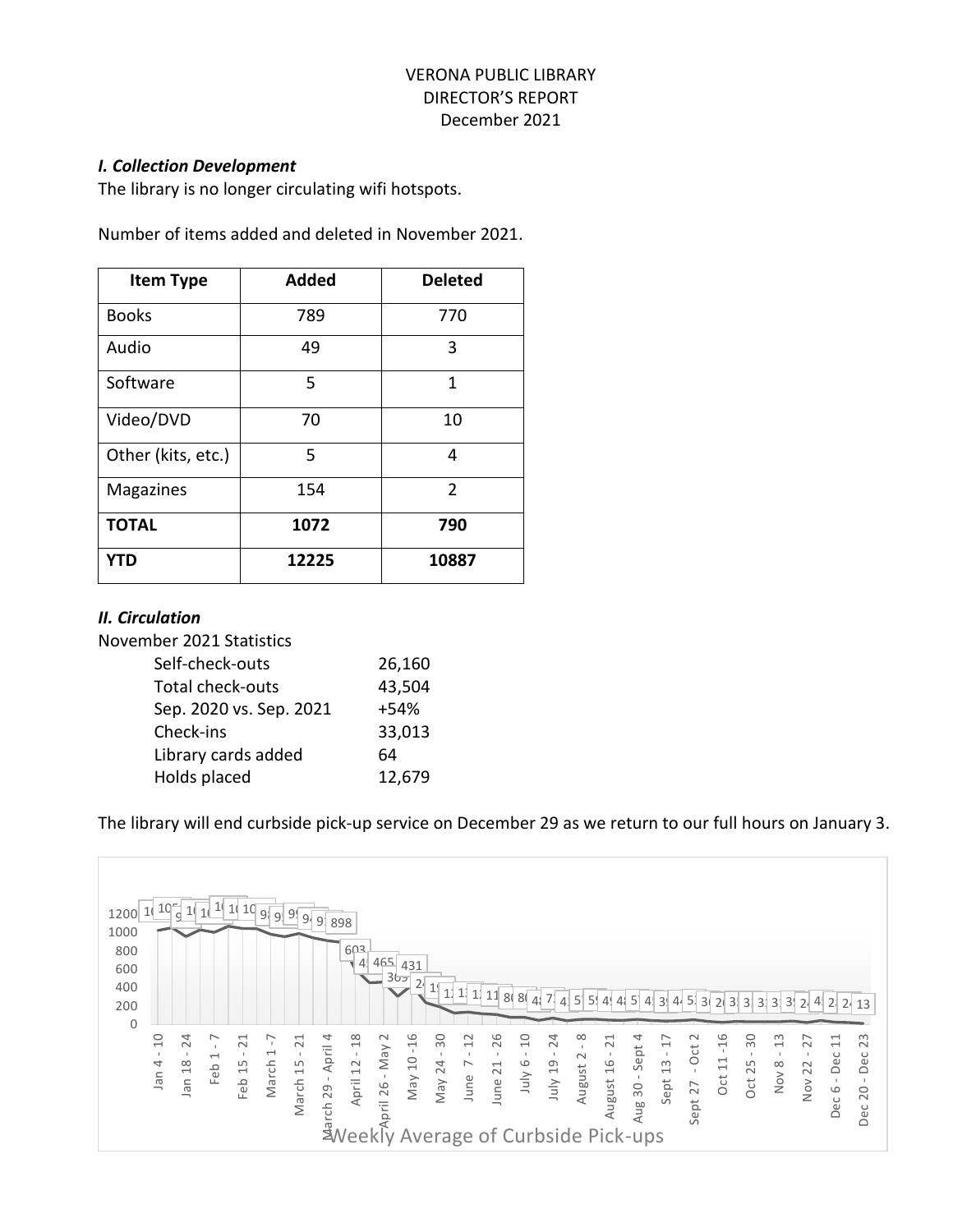#### *III. Reference* **Statistics:**

Reference: 721 transactions Children's Reference: 435 transactions Directional: 81 transactions Proctoring: 9 exams proctored Outer Library Loans: 29 requests One-on-One Instruction: 29 Personal Archiving Lab Sessions: 4 Curbside pick-up appointments: 154 Computer Use: 413 Library Visits: 10,562 Librarian's Choice: 12 requests

# **Social Media Engagement:**

Facebook: 3,912 followers, 29 posts Twitter: 1,777 followers, 1 tweet Instagram: 1,243 followers, 5 posts, 4 reels Events Newsletter A: 11,570 recipients Winter Reading Program Newsletter: 10,826 recipients

# *IV. Personnel and Staff Development*

Theresa had an all-page meeting on Thursday, December 9.

Emma offered staff training on our room reservation software in preparation for reopening the study rooms in January.

Trudy was selected to participate in the American Library Association's "Ask, Listen, Empower" virtual book club. This is a series of three 90-minute virtual, interactive conversations about community engagement.

Staff participated in several webinars and online trainings this month:

- *Creating a Healthy Culture*
- *2022 Summer Reading Program*
- *SCLS Book Bites*

## *V. Equipment and Physical Facilities*

Planning is underway for the first phase of the re-carpeting project. The work is tentatively scheduled to take place October 2022.

# *VI. Administration and Internal Operations*

Nothing to report

## *VII. Marketing and Public Relations*

Luke created four reels on Instagram. Two of them have over 3,000 views each.

## *VIII. System and Interagency Cooperation*

Nothing to report.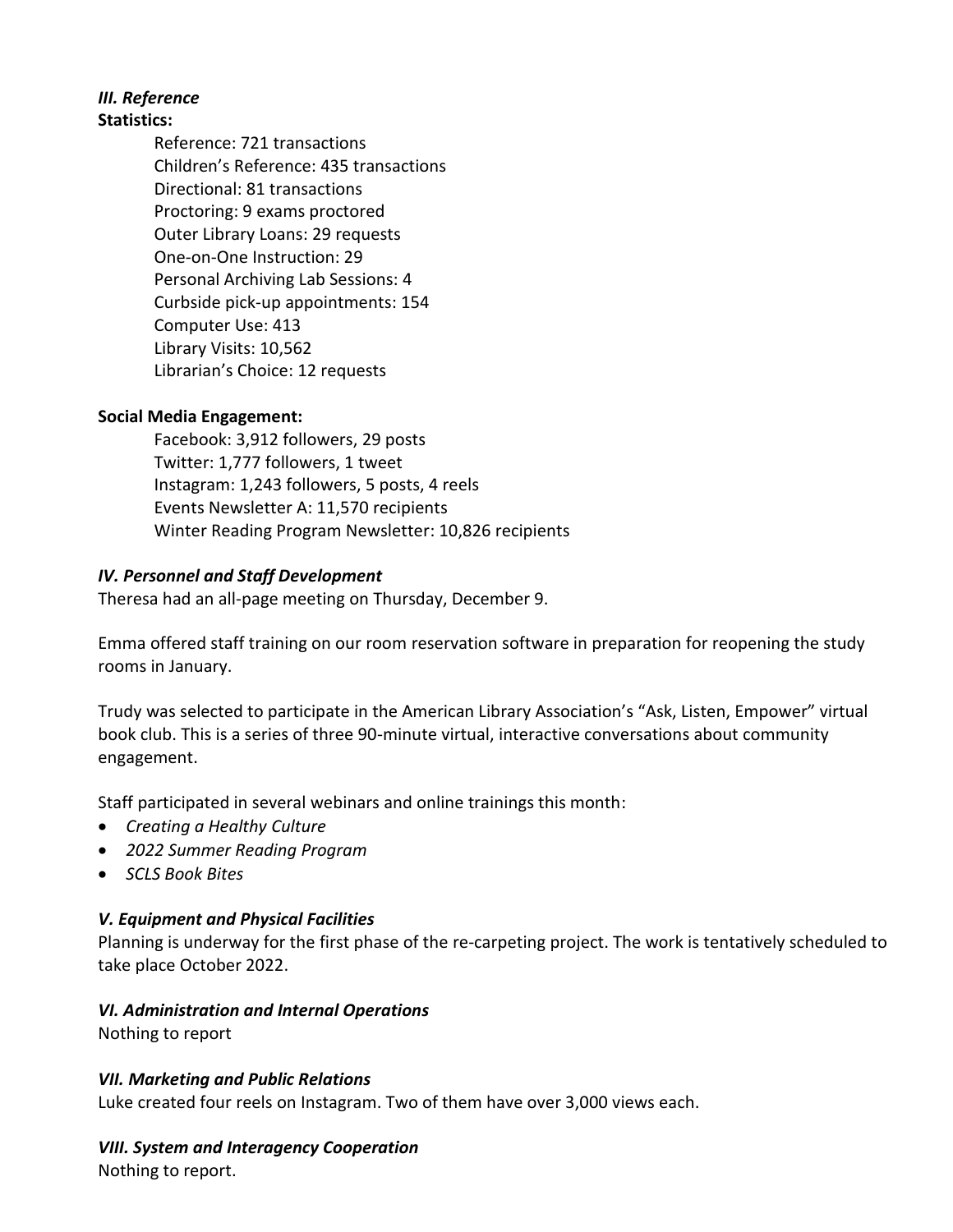## *IX. Fundraising*

The library has been receiving many end of year donations for the endowment fund. We have selected Firekeeper's Daughter by Angeline Boulley as the Verona Reads! Community read selection and we have 425 copies on hand so far to give away in May. Our youth services staff has narrowed down a selection of books for younger readers to six titles and are planning to make a final selection in the next few weeks.

# *X. Events, Programs and Exhibits*

## **Kid's Events and Programs:**

#### **1000 Books before Kindergarten**

Ten kids were registered this month, bringing the total number of registrants to 2270.

### **Indoor Story Time**

Thanksgiving Story Time November 22, 23 and 24 at 9:30 am Registration required (20 "groups" are registered per story time). Stories and songs for children and their caregivers. 20 - 25 minutes. Ages 0 - 5. Indoor story times have been going well and are a lot of fun, with families observing social distancing and masking. Attendees: 40, 43, 47

### **Virtual Pete the Cat Story Time**

Monday, November 29, 9:30 am Enjoy stories, songs, and activities about Pete the Cat! No registration. Pete the Cat craft bags will be available in the children's area starting November 22. 1-minutes views: 57, peak live views: 24, bags distributed: 100

## **Indoor Story Time**

Winter Story Time December 6, 7, 8 (added last-minute) and 9 at 9:30 am Registration required. Stories and songs for children and their caregivers. 20 - 25 minutes. Ages 0 - 5. Attendees: 51, 39, 13, 30

#### **Virtual Nutcracker Story Time**

Monday, December 13, 9:30 am Enjoy stories, songs, and activities about the Nutcracker! No registration. 1-minutes views: 28, peak live views: 9

## **Pokémon Club**

Thursday, December 16, 4:00 pm Join fellow Pokémon fanatics for Pokémon related activities and meet-up over Zoom. Ages 6-11. Attendees: 13

#### **Indoor Story Time**

Hibernation Story Time December 20, 21, and 22 at 9:30 am Registration required. Stories and songs for children and their caregivers. 20 - 25 minutes. Ages 0 - 5. Attendees: 51, 34, 32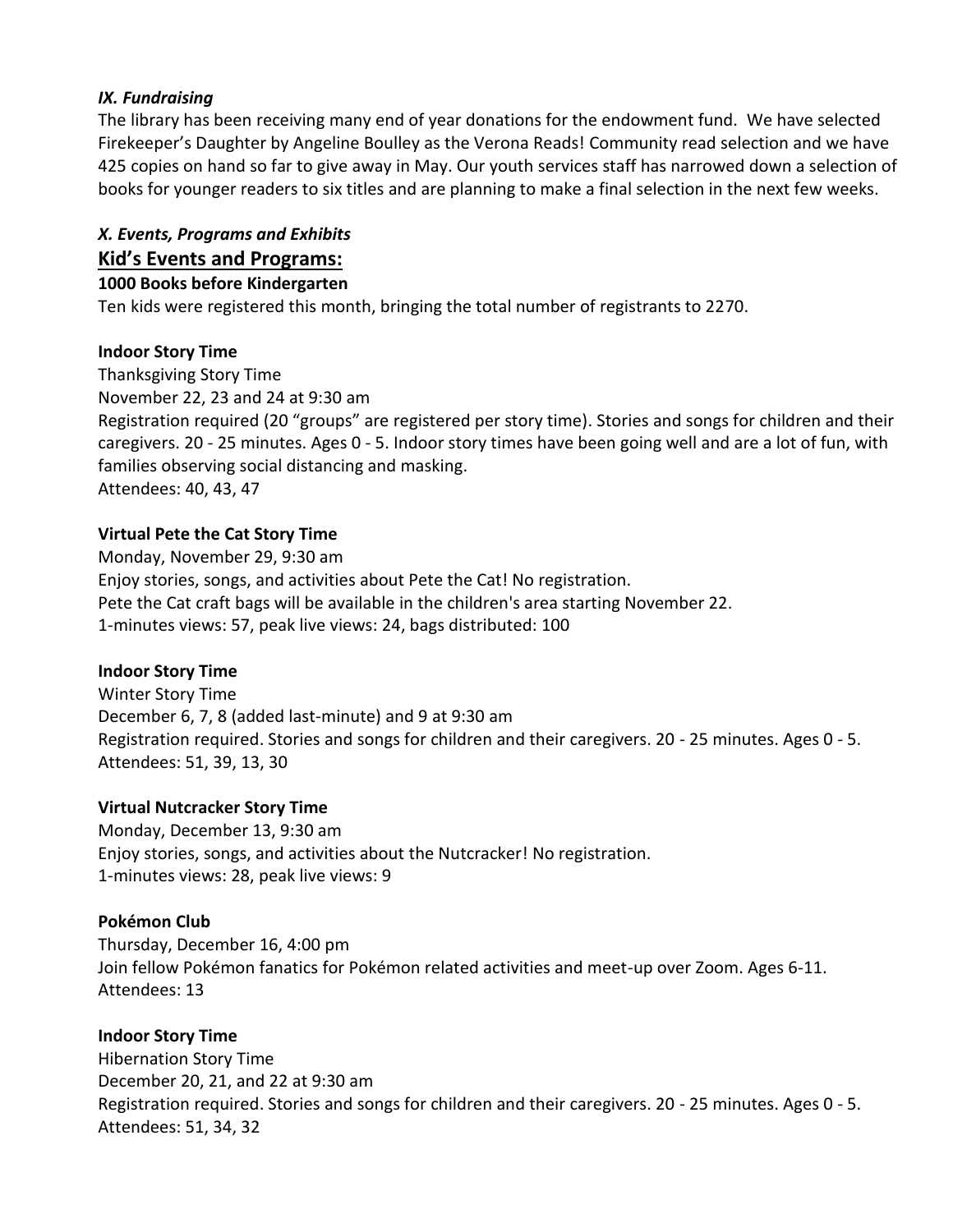# **Upcoming Kids' Events**

**Virtual Everybody Story Time**

Wednesdays at 10:30 am on Facebook Live November 17 – December 22

## **Winter Library Challenge**

We are doing another winter library challenge similar to last year's on Beanstack, December 20, 2021 - January 31, 2022.

Complete fun activities to earn tickets, then enter those tickets into drawings for gift certificates to local businesses and restaurants. Activities and prizes are geared toward all ages! Families may register as a group or as individuals.

## **Lego Club**

Tuesday, December 28, 4 pm Join fellow Lego fanatics for challenges and meet-up over Zoom. Ages 6-11.

## **Tween Craft: Snow Globes**

Wednesday, December 29, 2 pm Ages 8-11. Registration required.

After registering, starting Monday, December 20, come to the Children's Desk to pick up materials before this virtual event. Tune in to https://www.facebook.com/veronapubliclibrary/ to craft with us!

# **Virtual Preschool Story Time**

Mondays at 11:30 am on Facebook Live January 10 – March 4

# **Virtual Toddler Story Time**

Fridays at 9:30 am on Facebook Live January 10 – March 4

# **Virtual Fancy Nancy Story Time**

Tuesday, January 11, 9:30 am Enjoy stories, songs, and activities about Fancy Nancy! No registration. Fancy Nancy craft bags will be available in the children's area starting January 4. Tune in on Facebook at: https://www.facebook.com/veronapubliclibrary/

# **Pokémon Club**

Thursday, January 13, 4 pm Join fellow Pokémon fanatics for Pokémon related activities and meet-up over Zoom. Ages 6-11. There will not be an activity bag to pick up for this session.

## **Indoor Story Time**

January 18 – March 4 (actual dates TBD) In the Community Room Registration required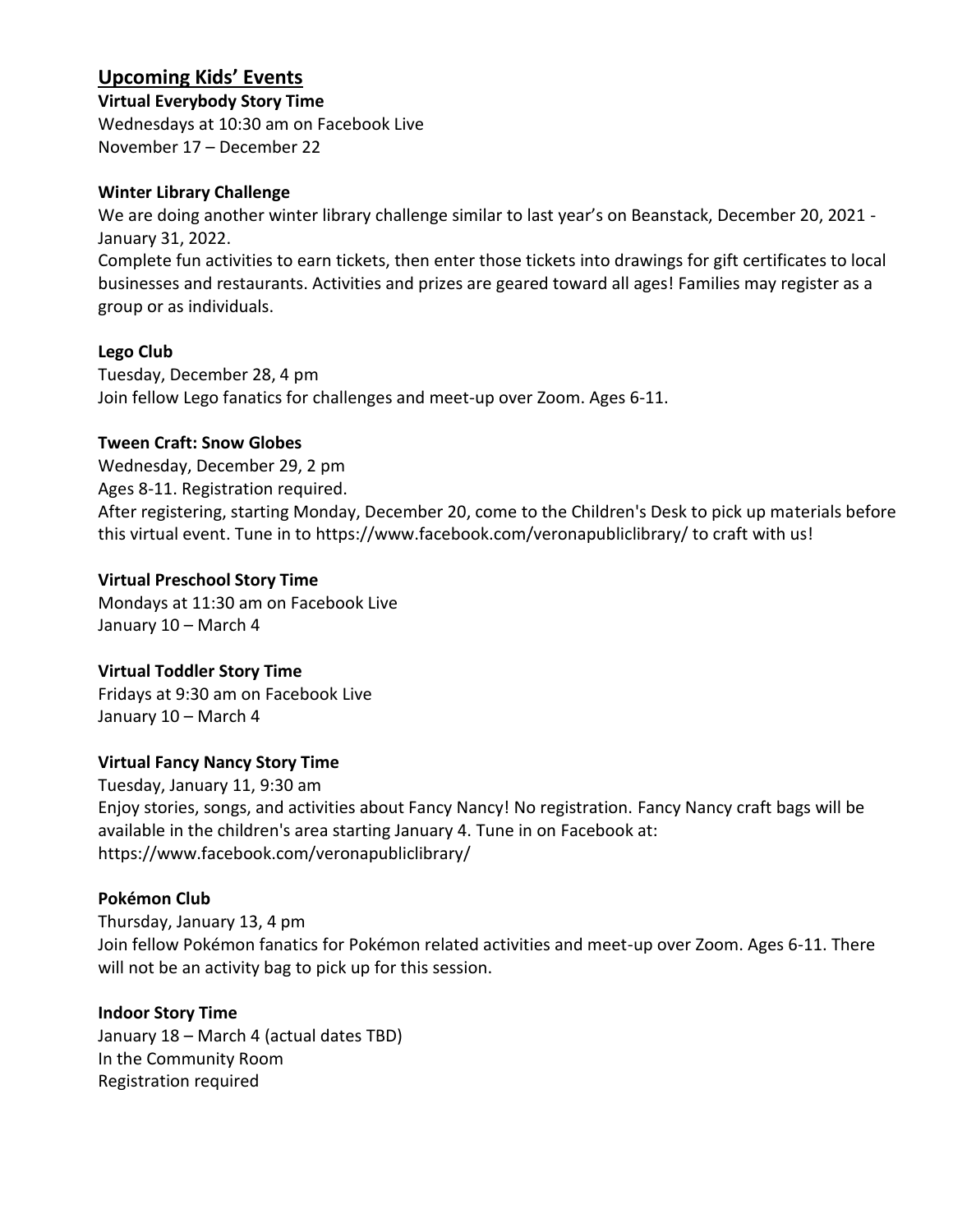Baby Story Time (ages 0 -18 months) A lap-sit story time for infants and their caregivers. Fridays 10:30 am (no story time 2/4)

Toddler Story Time (ages  $1 - 2$ ) Stories, songs, and rhymes for toddlers and their caregivers. Siblings welcome. Mondays 9:30 am Wednesdays 9:30 am and 10:30 am

Preschool Story Time (ages 3 – 5) Stories, songs, and rhymes for preschoolers and their caregivers. Mondays 10:30 am Tuesdays 10:30 am

Everybody Story Time (ages  $0 - 5$ ) Stories, songs, and rhymes for children and their caregivers. Thursdays 9:30 and 10:30 am

### **Stuffed Animal Sleepover**

January 21

Drop off your stuffed animal at the children's desk for a fun, overnight adventure! Pick it up any time the next day. You can catch photos showing the stuffed animals' adventures posted to the Verona Public Library Facebook page the following day.

## **Virtual PJ Masks Story Time**

Tuesday, January 25, 9:30 am Enjoy stories, songs, and activities about PJ Masks! No registration. PJ Masks craft bags will be available in the children's area starting January 18. Tune in on Facebook at: <https://www.facebook.com/veronapubliclibrary/>

## **Lego Club**

Tuesday, January 25, 4 pm Join fellow Lego fanatics for challenges and meet-up over Zoom. Ages 6-11.

## **Teen Events:**

**Teen Ornaments** Monday, December 6 Teens have been decorating clear and chalk ornaments with paint markers, as supplies last. Attendees: 42

# **Upcoming Teen Events:**

## **Teen & Tween Craft: Snow Globes**

Wednesday, December 29, 2 – 3 pm Pick up craft supplies from the library, and then follow along with a live video, so you can ask questions and interact!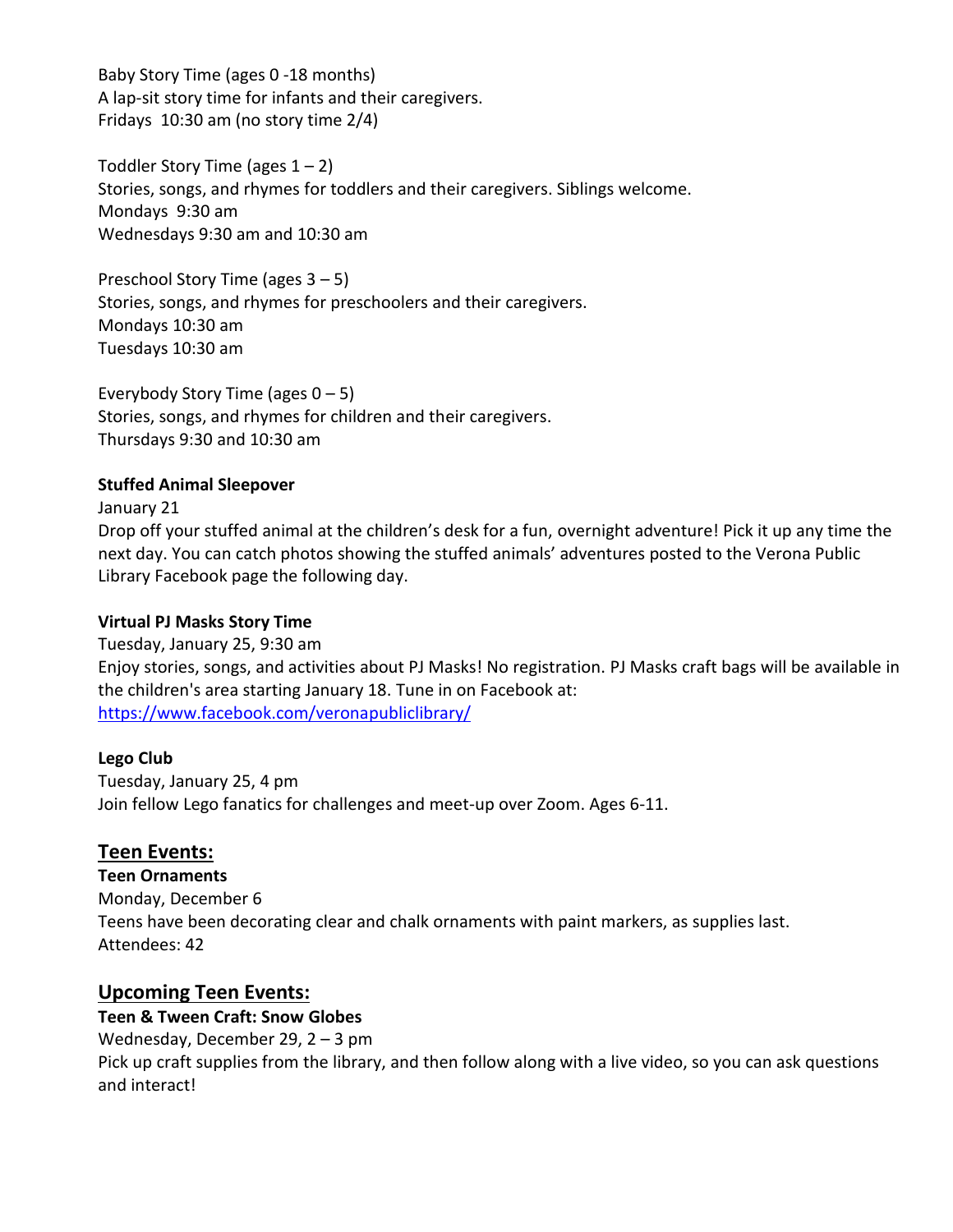## **Teen Writing Club**

Monday, January 10, 4:15 – 5:15 pm Join other teens for a social workshop where you can work on craft, share stories, and get feedback from other aspiring authors.

### **Among Us**

Date TBD Play the popular online social game with other teens and tweens!

#### **Teen Study Break Bundles**

January 12, as supplies last. Going out to schools along with some in-library availability. Take a break, teens! Relaxation bundles include paint by sticker sheets, scratch notes, cozy word searches, and a fidget!

# **Adult Classes & Events:**

## **Distance Learning English Classes for Adults**

Monday, November 15, 6:00-8:00 pm, attendees: 8 Tuesday, November 16, 6:00-8:00 pm, attendees: 7 Monday, November 22, 6:00-8:00 pm, attendees: 9 Tuesday, November 23, 6:00-8:00 pm, attendees: 2 Monday, November 29, 6:00-8:00 pm, attendees: 7 Tuesday, November 30, 6:00-8:00 pm, attendees: 8 Tuesday, December 7, 6:00-8:00 pm, attendees: 11

## **Meet Madison Author – Christina Clancy**

Wednesday, December 1, 6:30-7:30 pm Author, Christina Clancy, discussed her book *Shoulder Season* and the research she did for it. Attendees: 12

#### **DIY Card Making Class – Virtual**

Thursday, December 2 Stampin'UP! Demonstrator Jamie Statz-Paynter provided materials and instructions to make four personalized professional-quality cards. This program was presented via a pre-recorded video. Attendees: 25

## *Monster: The True Story of the Jeffrey Dahmer Murders -* **Author Event**

Thursday, December 9, 6:30-7:30 pm Anne Schwartz discussed her book *Monster: The True Story of the Jeffrey Dahmer Murders.* This program was sponsored by a grant from Beyond the Page, the National Humanities Council and the Madison Community Foundation.

Attendees: 18 (10 in-person, 8 virtual)

## **Senior Case Management Outreach**

Monday, December 13, Drop in between 1:00–2:00 pm

A case manager from the Verona Senior Center was available to answer questions and provide resources for older adults and their caregivers.

Attendees: 3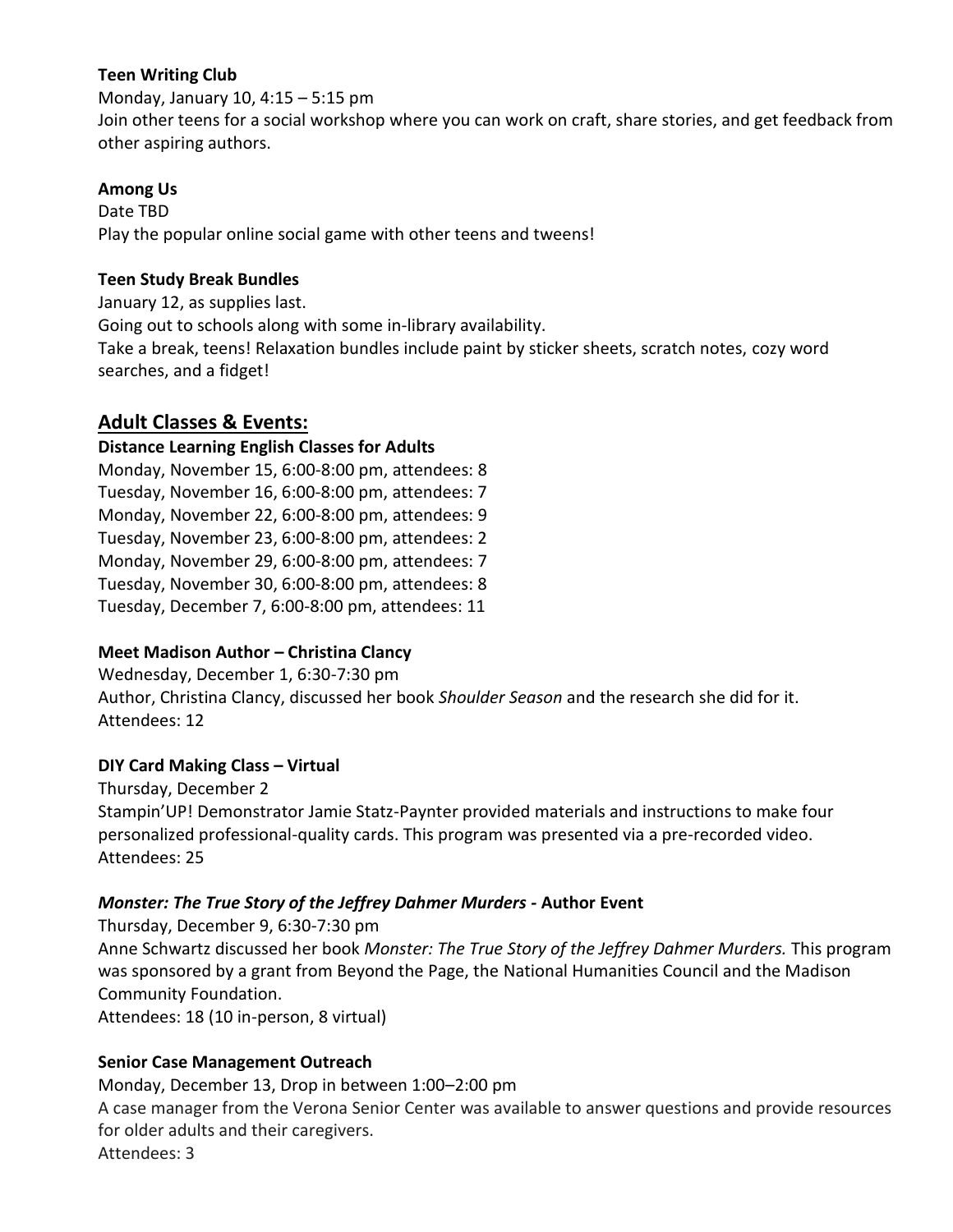#### **Storm Water Basics – How Is Storm Water Different From Our Drinking Water and Wastewater – Virtual** Tuesday, December 14, 6:30-7:30 pm

Marty Cieslik, construction manager for the City of Verona Public Works Department, provided information on the nature of storm water including how it is different from our water supply and our wastewater.

Attendees: 2

# **Upcoming Adult Classes & Events**

# **Coral 101 - Virtual**

# Tuesday, December 28, 6:30-7:30 pm

The Flower Garden Banks National Marine Sanctuary (FGBNMS) is situated 80 to 125 miles off the coasts of Texas and Louisiana. Kelly Drinnen, Education & Outreach Specialist, of the FGBNMS will discuss the basic biology of reef-building corals, coral spawning, and how human interactions affect them, including coral bleaching.

# **Senior Case Management Outreach**

# Monday, January 10, Drop in between 1:00–2:00 pm

A case manager from the Verona Senior Center will answer questions and provide resources for older adults and their caregivers. Information on Medicare/Medicaid, nutrition, housing, assistance in the home, and resources in Verona and Dane County will be available.

# **Verona's Storm Water Quality - Virtual**

# Tuesday, January 18, 6:30-7:30 pm

In order to provide information for future planning, the City of Verona collected water quality data from seven storm water ponds in 2021. Marty Cieslik, construction manager for the City of Verona Public Works Department, will summarize the sampling results, as well as compare results with the sampling effort conducted during 2020. This program will be presented via Zoom. We will email you the Zoom meeting link the day of the program.

# **The Climate Reality Project**

## Wednesday, January 19, 6:30-7:30 pm

Jeff Steuer, retired water engineer with the United States Geological Survey, will share what he learned at the Climate Reality Project training, the environmental group founded by former Vice President Al Gore. Steuer will discuss the science, the effects, and what can be done about climate crisis.

# **Distance Learning English Classes for Adults**

Beginner Level: Mondays, January 24 - May 2, 2022, 6:00 - 8:00 pm

Intermediate Level: Tuesdays, January 25 - May 3, 6:00 - 8:00 pm

This free group English class will be offered mostly online using Zoom. In-person classes will take place at the Verona Public Library on October 25 and December 7. You will practice speaking, listening, reading, writing and new vocabulary in English. Students will receive free English textbooks in the mail for class and weekly homework. This class is presented in partnership with Literacy Network.

# **Organizing Basics**

# Wednesday, January 26, 6:30-7:30 pm

Do you need to declutter? Downsize? Assist a friend or family member with a life transition? Or tackle the chaos that comes with a young, growing family? Many talk about finally getting organized, but the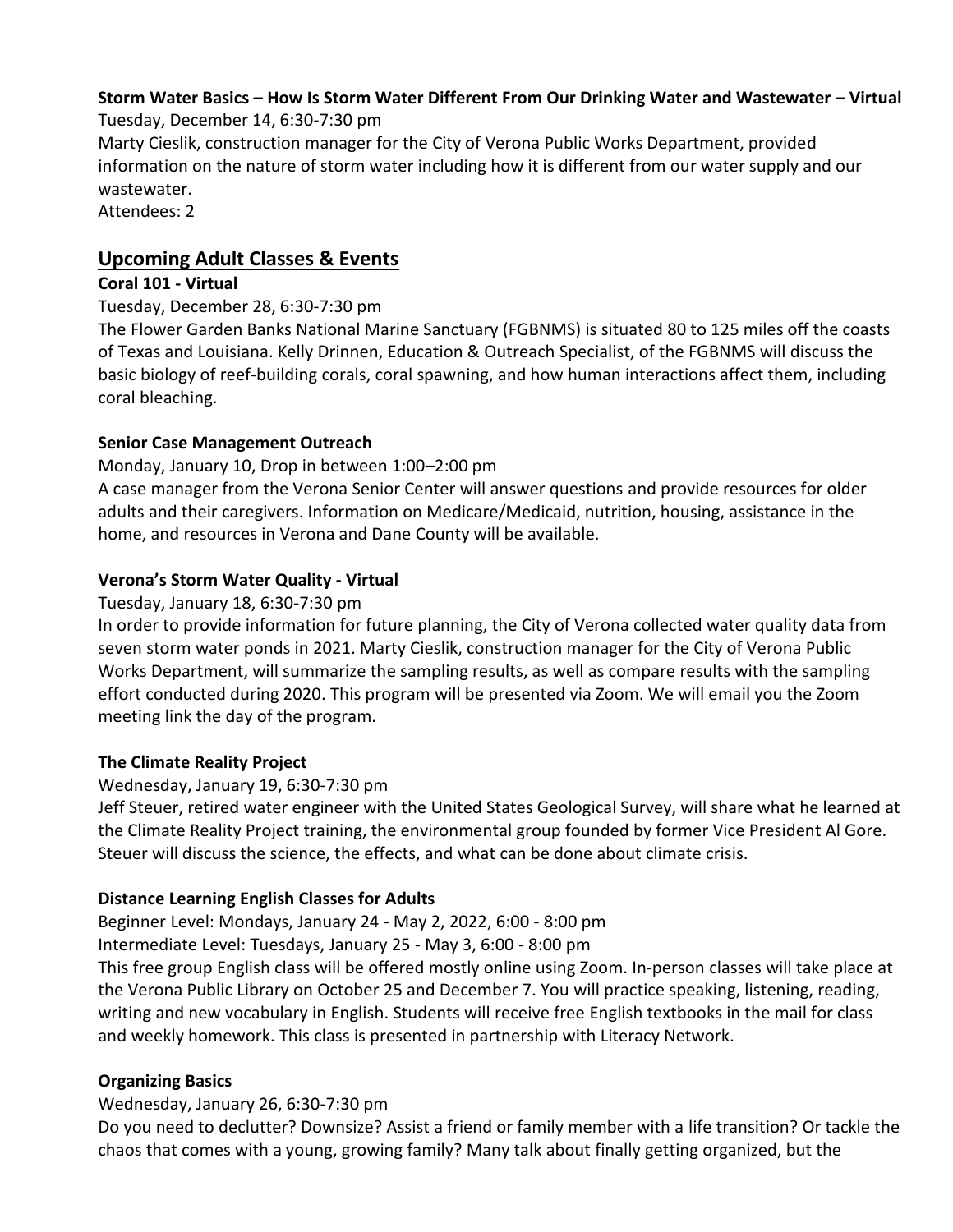processing of organizing is more of a journey than a destination. Join Melanie Juedes, a Certified Professional Organizer, and learn helpful strategies that can get you significant results with easy steps. Each project you complete will not only lead to improved organization but will help save you time and money while reducing stress.

# **Outreach Events**

**Outreach story times:** Total daycare story time presentations: 7

## **Prairie Oaks Book Group**

Thursday, December 2, 1:00–2:00 pm The group read *The President is Missing* by James Patterson and Bill Clinton. Attendees: 5

### **Senior Center Book Group**

Wednesday, December 8, 10:00–11:00 am The group discussed *This Tender Land* by William Kent Krueger on Zoom. Attendees: 6

### **Four Winds Book Group**

Tuesday, December 21, 10:00–11:00 am The residents met to discuss *The Book of Lost Names* by Kristin Harmel. Attendees: 8

## **Upcoming Outreach Events**

**Senior Center Book Group** Wednesday, January 12, 10:00–11:00 am The group will be reading *The Downstairs Girl* by Stacey Lee.

## **Four Winds Book Group**

Tuesday, January 18, 10:00–11:00 am The residents will meet to discuss *The President's Daughter* by James Patterson and Bill Clinton.

## **Prairie Oaks Book Group**

Thursday, January 20, 1:00–2:00 pm The group will be reading *The Spymistress* by Jennifer Chiaverini.

## **Books 'n Booze**

Thursday, January 20, 6:00–7:00 pm The group will be reading *Highfire* by Eoin Colfer.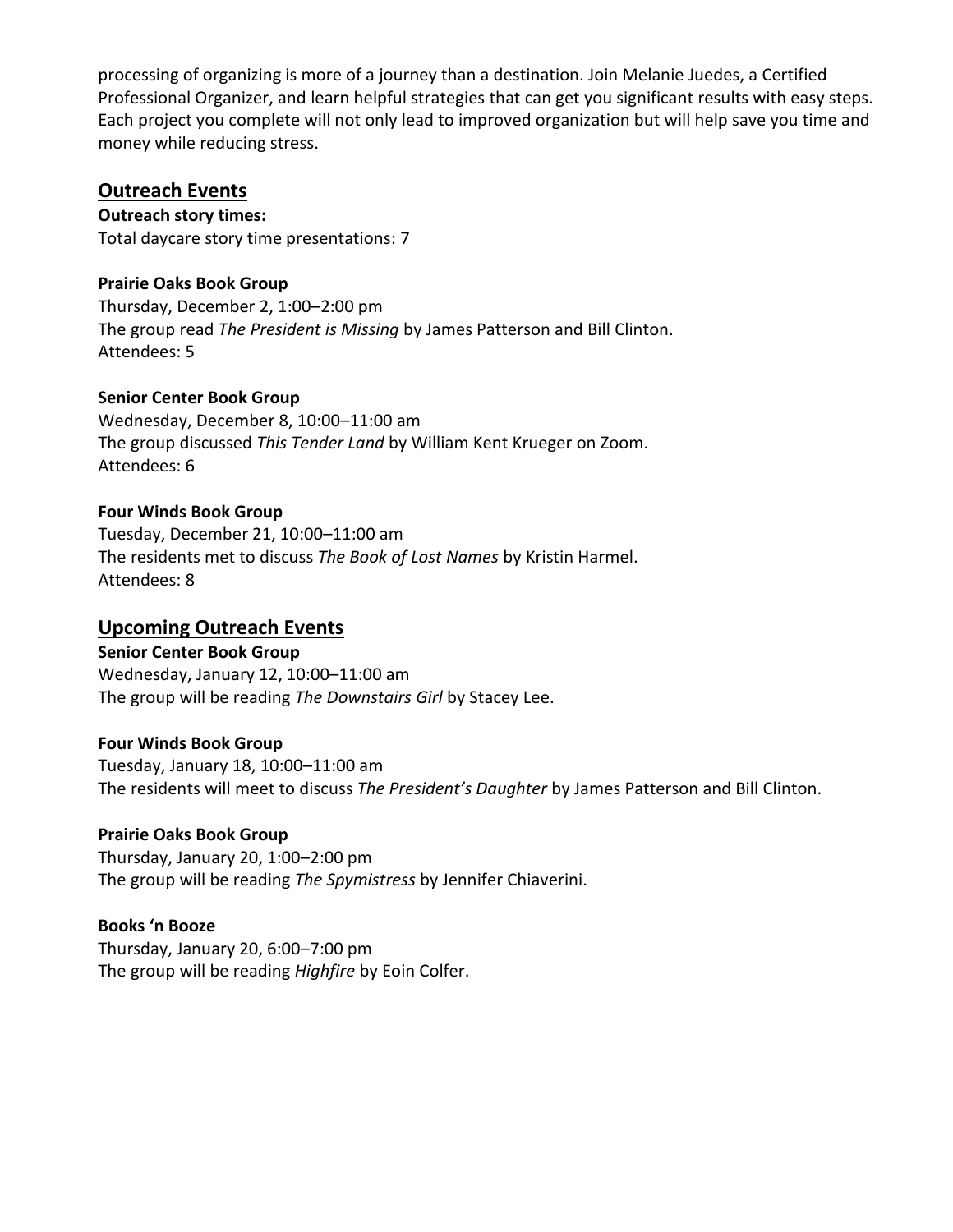#### **Goals and Objectives for the Verona Public Library in the 2022 Budget**

- To offer as much library service as safely possible in the midst of an ongoing global pandemic
- Return to in-person library programs and events for all ages as public health conditions allow
- Promote library service to new members of the growing Verona community

#### **Administration:**

- 1. Continue policy reviews & revisions. Complete a review of the Inclement Weather, Public Computer Use, and Collection Development policies by the end of 2022.
- 2. Continue to develop safety protocols, procedures, and staffing models in response to changing public health conditions during the COVID-19 pandemic. (Ongoing from 2021)
- 3. Assess what changes the pandemic will have on library strategic planning and solicit feedback on library services from the public via survey. (Ongoing from 2021)

#### **Collection Maintenance:**

1. Supervise and support the multi-year diversity audit project in the adult and children's fiction collections. (Ongoing from 2021)

#### **Library Service:**

- 1. Create and maintain a system of online programs and events as long as in-person programs are not advised by public health officials. (Ongoing from 2021)
- 2. Review library services and continue to offer as many regular library services to the public as possible with staff and patron safety a top priority during the pandemic. (Ongoing from 2021)
- 3. Develop and implement a Community Read Project by summer 2022 using the annual endowment disbursement.
- 4. Participate in the Dane County Ripple Project, part of the aim of which is to bring more diverse presenters to area libraries.
- 5. Fundraise \$10,000 for the library Endowment Fund by the end of 2022.
- 6. Continue to write quarterly columns for the Verona Press that focus on literacy or library related topics. (Ongoing from 2021)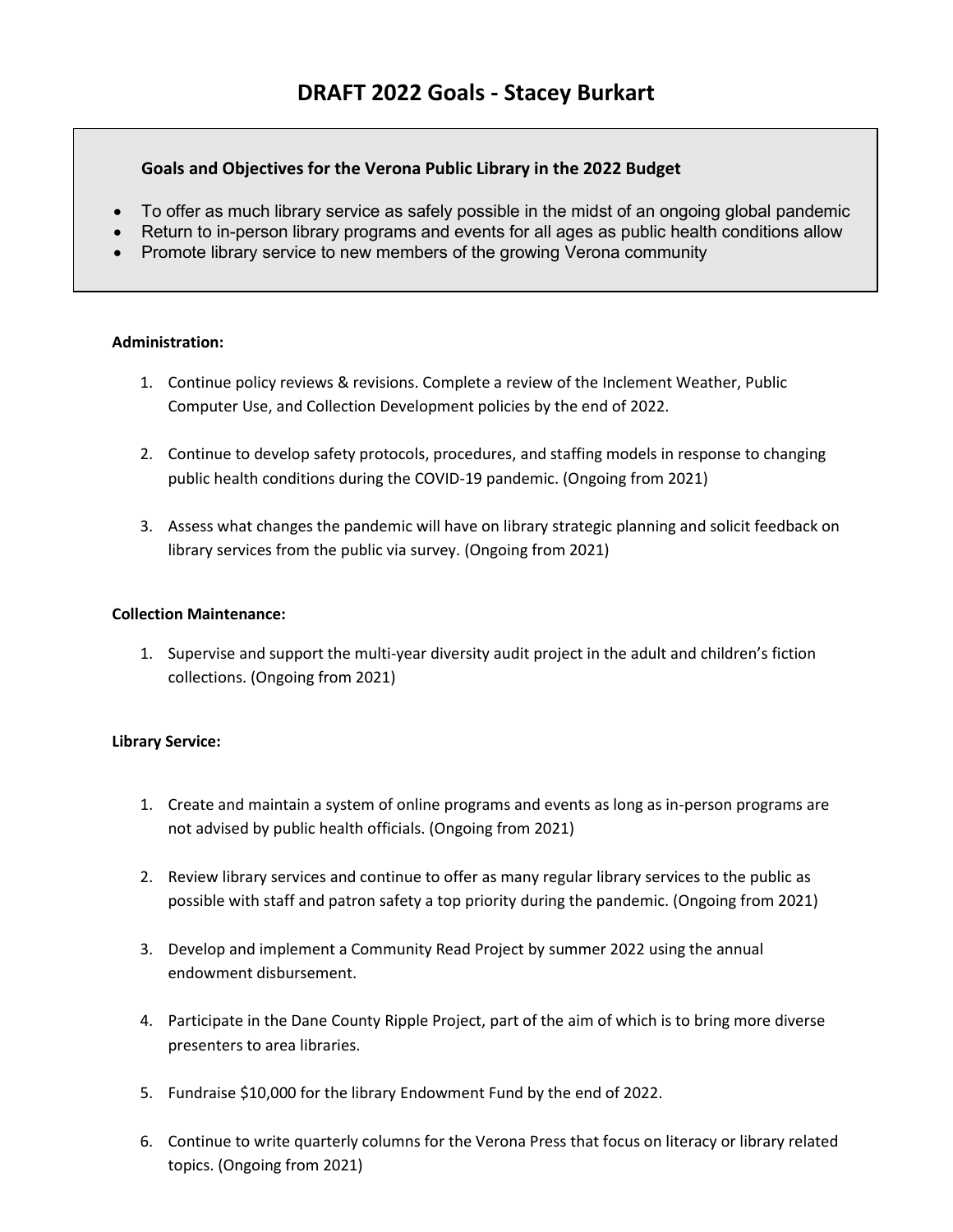# **Facilities Management:**

1. Plan for a library re-carpeting project that may begin in 2022 and take three or more years to complete. (Ongoing from 2021)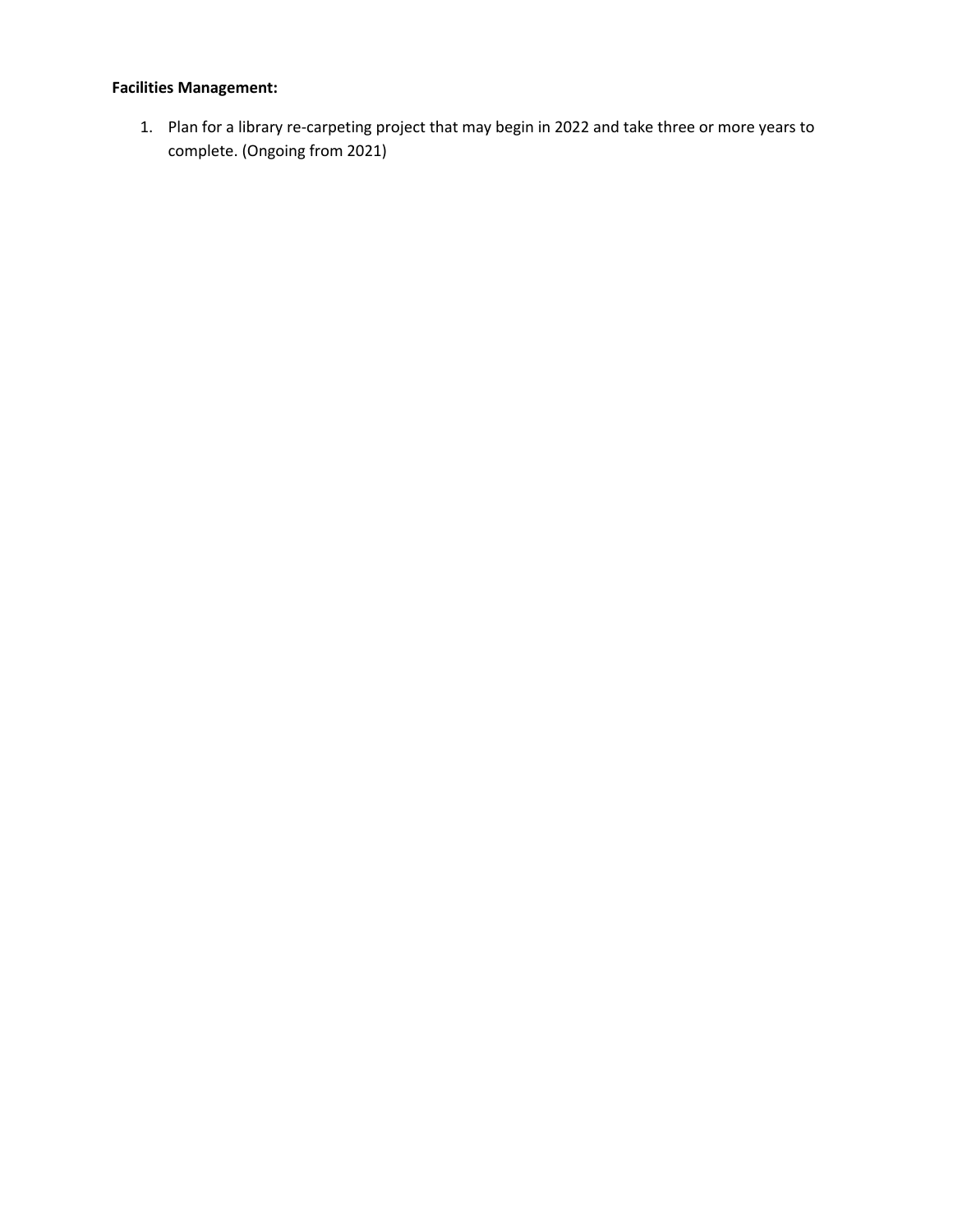#### **Head of Circulation Services Job Description Verona Public Library**

## **Typical Responsibilities of Position**

Reports directly to the Library Director. The Head of Circulation Services is responsible for supervision, planning, and development of the Circulation team and circulation services rendered to the public. The Head of Circulation Services Supervisor has managing authority of the Library Assistants as direct reports and is part of the Library Management Team. Additionally, the Head of Circulation Services works as a member of other cross-functional teams. This position requires acting as building supervisor as needed.

### **Duties/Examples of Work**

- 1. Works with the Library Director to set the service and behavior expectations for Library Assistants.
- 2. Supervises all Circulation Services which includes setting and enforcing service expectations and scheduling appropriate staffing.
- 3. Manages the Library Assistants which includes being responsible for Library Assistant hiring, training management, and performance evaluation.
- 4. Works with others on a Collection Development Team and manages material purchasing budgets and selects library materials in area of responsibility.
- 5. Manages existing adult collection of items and is responsible for weeding the collection in area of responsibility.
- 6. Works with library staff to analyze and adjust materials handling procedures and to prioritize and assign other duties to Library Assistants to maximize efficiency and provide customer service excellence.
- 7. Directly oversees the RFID materials handling unit.
- 8. Regularly communicates with the Library Director to discuss plans, share information, and receive direction.
- 9. Participates in library committees and meetings to lend the circulation services' perspective to library plans and projects.
- 10. Participates in SCLS/LINK committees regarding the ILS and circulation services and communicates applicable information to the Library Director and appropriate library staff, especially within the Circulation team.
- 11. Contributes input to Management Team meetings. Identifies potential areas of organizational improvement and suggests solutions.
- 12. Inventories and orders general operating library supplies or delegates and oversees those duties.
- 13. Manages material donations and the Friends of the Library Book Sale Shelf.
- 14.13. Follows and communicates library policies and procedures to Circulation Team members.
- 15.14. Under the direction of the Technical Service and Reference Supervisors, performs technical service and reference desk procedures, such as copy cataloging, linking items to the ILS database, deleting records, answering reference and reader's advisory questions, etc.
- 16.15. Performs light housekeeping.
- 17.16. Performs other duties as assigned.

## **Technical Abilities and CompetenciesKnowledge and Abilities**

- 1. Ability to use personnel management techniques effectively including coaching, constructive conflict, reinforcement, and acknowledgment.
- 2. Knowledge of library methods, policies, and procedures and the ability to apply them to library operations. Knowledge of the Dewey Decimal System, Library of Congress Subject Headings, and other standardized library classification and organization systems.
- 3. Ability to direct the work of team members.
- 4. Ability to think creatively and make thoughtful decisions using policies and procedures as guides to solve unique problems within library operations.
- 5. Ability to identify areas for improved service and recommend changes.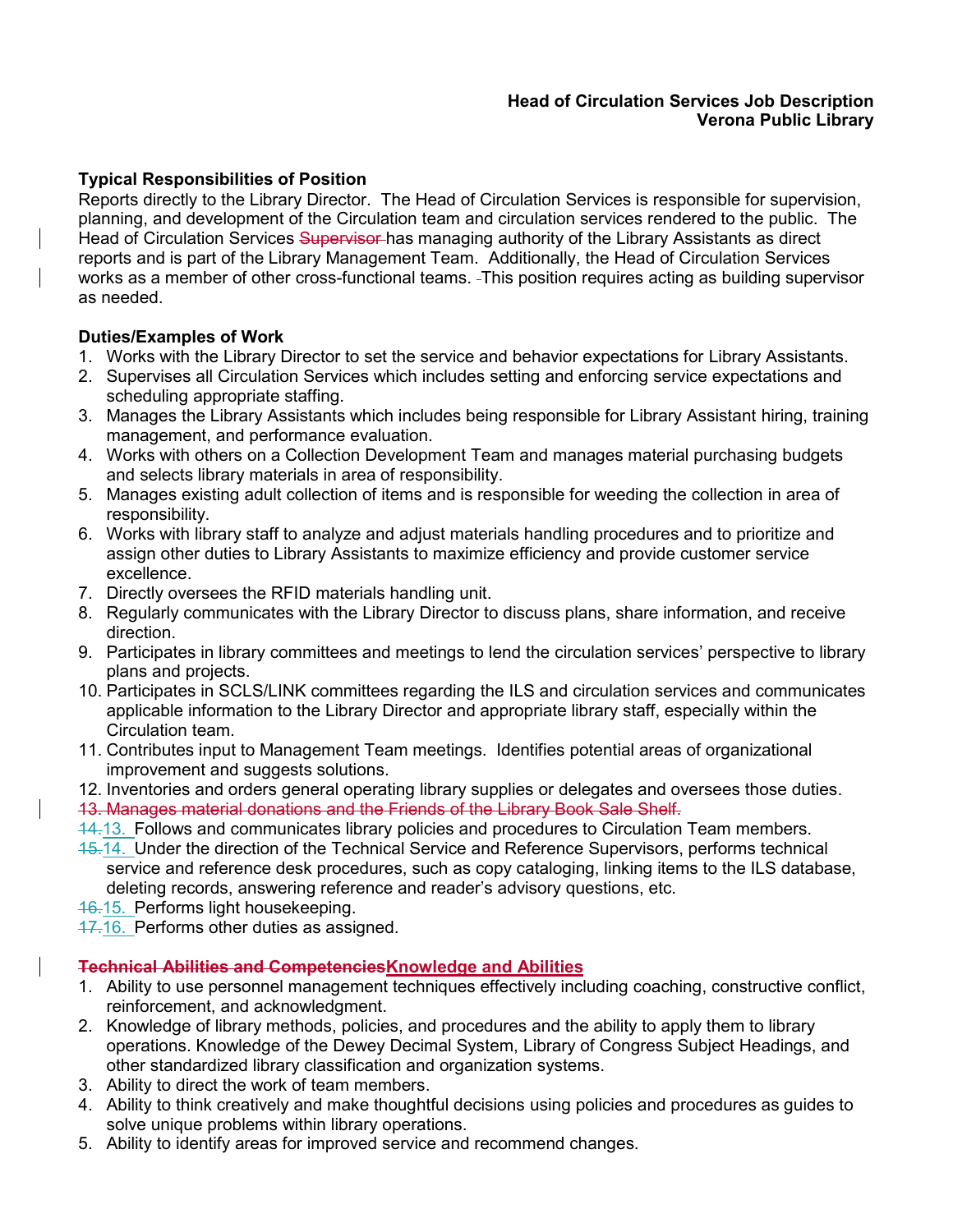- 6. Ability to give input into decisions and support decisions once made
- 7. Ability to effectively present information and respond to questions from patrons and staff.
- 8. Ability to maintain confidentiality of library patron information.
- 9. Ability to follow detailed instructions.
- 10. Ability to maintain a regular work schedule.
- 11. Ability to gather statistics, analyze information and write reports.
- 12. Ability to operate library specific and typical office machines and equipment properly.
- 13. Ability to use computer software and manage computerized files, including knowledge of databases and search methods.
- 14. Ability to conduct reference and reader's advisory interviews.
- 15. Ability to work independently, organize and prioritize work, pay attention to details, respond to varied/changing work demands and make decisions as required.
- 16. Possess outstanding interpersonal skills and the ability to maintain and foster cooperative and courteous working relationships with the public, peers and supervisors.
- 17. Ability to manage people, plan ahead to establish and maintain schedules that fit library needs, give effective direction to subordinates, peers, and superiors.
- 18. Ability to work in teams and take direction from peers and superiors, and consider, assimilate, and utilize input from subordinates and other teams.
- 19. Keyboarding and filing ability.
- 20. Ability to drive a car to get to occasional meetings outside the library.
- 21. Willingness to maintain skills in above-mentioned areas through active participation in appropriate continuing education activities and opportunities.
- 22. Professional use of English grammar and spelling.
- 23. Spanish language knowledge is a plus.

### **Physical Demands of the Position**

- 1. Bending/twisting and reaching.
- 2. Keyboarding, writing, filing, sorting, shelving and processing.
- 3. Processing, Peicking up, sorting and shelving library materials. books.
- 4. Lifting and carrying 50 pounds or less.
- 5. Pushing and pulling objects weighing 300-400 pounds on wheels.
- 6. Sitting, standing, walking, stooping, kneeling, bending, and crouching.
- 7. Reaching down to the ground and up to 80 inches in height with the aid of a footstool.
- 8.6. Near vision needed to read faded type, font size 12 or smaller on item labels, regular reading off computer monitors.
- 9.7. Far vision needed to observe patrons in need of assistance from a distance of 20 feet or further.
- 10.8. Talking and hearing needed to use the telephone.
- 11.9. Occasional travel to meetings outside the library.

#### **Mental Demands and Interpersonal Requirements and Competencies**

1. Ability to adapt and work effectively in a dynamic environment.

- $\frac{4.2}{2.3}$  Ability to apply technical knowledge.<br>2.3. Ability to comprehend and follow ver
- Ability to comprehend and follow verbal and written instructions from supervisors.
- 3.4. Ability to interpret technical regulations and instructions.
- 5. Ability to identify problems and opportunities and suggest improvements.
- 4. ; review possible alternative courses of action before selecting one; utilize information resources a<del>vailable when making decisions.</del><br>5-6. Ability to effectively communic
- Ability to effectively communicate ideas and information both in written and verbal form.
- 7. Ability to calculate basic arithmetic and cash handling transactions. problems (addition, subtraction, multiplication, division) without the aid of the calculator.
- 6.8. Compose and understand spreadsheets with formulae to analyze statistical data and library budgets.
- 7. Ability to effectively read and understand English language information contained in emails, memoranda, reports, bulletins, etc.